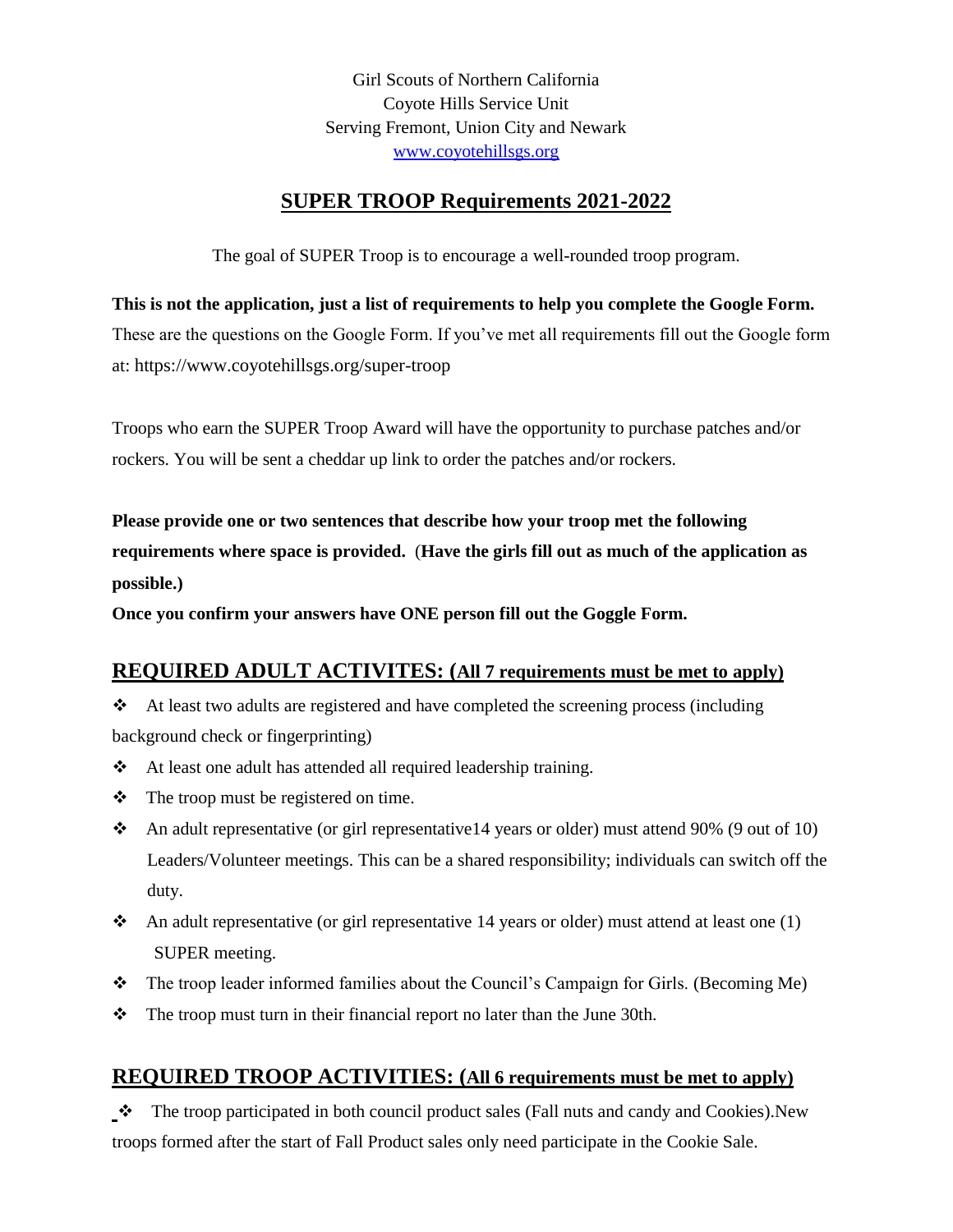- $\div$  The troop understands the meaning of and can recite the Girl Scout Promise and Law.
- \* The troop submitted at least one article and/or photo with caption to the Service Unit Website, Service Unit Facebook page or to any other print media or news organization.

\_\_\_\_\_\_\_\_\_\_\_\_\_\_\_\_\_\_\_\_\_\_\_\_\_\_\_\_\_\_\_\_\_\_\_\_\_\_\_\_\_\_\_\_\_\_\_\_\_\_\_\_\_\_\_\_\_\_\_\_\_\_\_\_\_\_\_\_\_\_\_\_\_\_\_\_\_

- $\bullet$  The troop participated in activities to complete at least one badge. (Please list badges)
- \* The troop participated in at least one virtual campout, campfire, song sharing, yoga, etc.

\_\_\_\_\_\_\_\_\_\_\_\_\_\_\_\_\_\_\_\_\_\_\_\_\_\_\_\_\_\_\_\_\_\_\_\_\_\_\_\_\_\_\_\_\_\_\_\_\_\_\_\_\_\_\_\_\_\_\_\_\_\_\_\_\_\_\_

\* The troop participated in at least one community service project, such as Coyote Hill Summer Service Project, Socks of love or troop service project..

\_\_\_\_\_\_\_\_\_\_\_\_\_\_\_\_\_\_\_\_\_\_\_\_\_\_\_\_\_\_\_\_\_\_\_\_\_\_\_\_\_\_\_\_\_\_\_\_\_\_\_\_\_\_\_\_\_\_\_\_\_\_\_\_\_\_\_\_\_\_\_\_\_\_\_\_\_\_\_\_\_

**COMPLETE AT LEAST – 5** for Daisy, **8** for Brownies, **9** for Juniors, **10** for Cadettes,

Seniors or Ambassadors. Multiple level troops choose the level you have the most girls in.

\_\_\_\_\_\_\_\_\_\_\_\_\_\_\_\_\_\_\_\_\_\_\_\_\_\_\_\_\_\_\_\_\_\_\_\_\_\_\_\_\_\_\_\_\_\_\_\_\_\_\_\_\_\_\_\_\_\_\_\_

- Our troop can tell you about the Friendship Circle
- Our troop knows about the 4 World Centers
- ❖ Our troop can demonstrate the Quiet Sign
- Our troop can tell you about the Scouts' Own
- Our troop can tell you about the Girl Scout Motto
- Our troop participated in a virtual activity with another troop:
- Our troop did a virtual/live flag ceremony for the leaders meeting or other community group virtually:

\_\_\_\_\_\_\_\_\_\_\_\_\_\_\_\_\_\_\_\_\_\_\_\_\_\_\_\_\_\_\_\_\_\_\_\_\_\_\_\_\_\_\_\_\_\_\_\_\_\_\_\_\_\_\_\_\_\_\_\_\_\_\_\_\_\_\_

\_\_\_\_\_\_\_\_\_\_\_\_\_\_\_\_\_\_\_\_\_\_\_\_\_\_\_\_\_\_\_\_\_\_\_\_\_\_\_\_\_\_\_\_\_\_\_\_\_\_\_\_\_\_\_\_\_\_\_\_\_\_\_\_\_\_\_

\_\_\_\_\_\_\_\_\_\_\_\_\_\_\_\_\_\_\_\_\_\_\_\_\_\_\_\_\_\_\_\_\_\_\_\_\_\_\_\_\_\_\_\_\_\_\_\_\_\_\_\_\_\_\_\_\_\_\_\_\_\_\_\_\_\_\_

\_\_\_\_\_\_\_\_\_\_\_\_\_\_\_\_\_\_\_\_\_\_\_\_\_\_\_\_\_\_\_\_\_\_\_\_\_\_\_\_\_\_\_\_\_\_\_\_\_\_\_\_\_\_\_\_\_\_\_\_\_\_\_\_\_\_\_

\_\_\_\_\_\_\_\_\_\_\_\_\_\_\_\_\_\_\_\_\_\_\_\_\_\_\_\_\_\_\_\_\_\_\_\_\_\_\_\_\_\_\_\_\_\_\_\_\_\_\_\_\_\_\_\_\_\_\_\_\_\_\_\_\_\_\_\_\_\_\_\_\_\_\_\_\_

\_\_\_\_\_\_\_\_\_\_\_\_\_\_\_\_\_\_\_\_\_\_\_\_\_\_\_\_\_\_\_\_\_\_\_\_\_\_\_\_\_\_\_\_\_\_\_\_\_\_\_\_\_\_\_\_\_\_\_\_\_\_\_\_\_\_\_\_\_\_\_\_\_\_\_\_\_

\_\_\_\_\_\_\_\_\_\_\_\_\_\_\_\_\_\_\_\_\_\_\_\_\_\_\_\_\_\_\_\_\_\_\_\_\_\_\_\_\_\_\_\_\_\_\_\_\_\_\_\_\_\_\_\_\_\_\_\_\_\_\_\_\_\_\_\_\_\_\_\_\_\_\_\_\_

\_\_\_\_\_\_\_\_\_\_\_\_\_\_\_\_\_\_\_\_\_\_\_\_\_\_\_\_\_\_\_\_\_\_\_\_\_\_\_\_\_\_\_\_\_\_\_\_\_\_\_\_\_\_\_\_\_\_\_\_\_\_\_\_\_\_\_\_\_\_\_\_\_\_\_\_\_

- $\triangle$  Our troop has developed traditions that we hold dear:
- Our troop celebrated at least one of the following: Juliette Low's Birthday, Girl Scout Week, Leader Appreciation Day, World Thinking Day: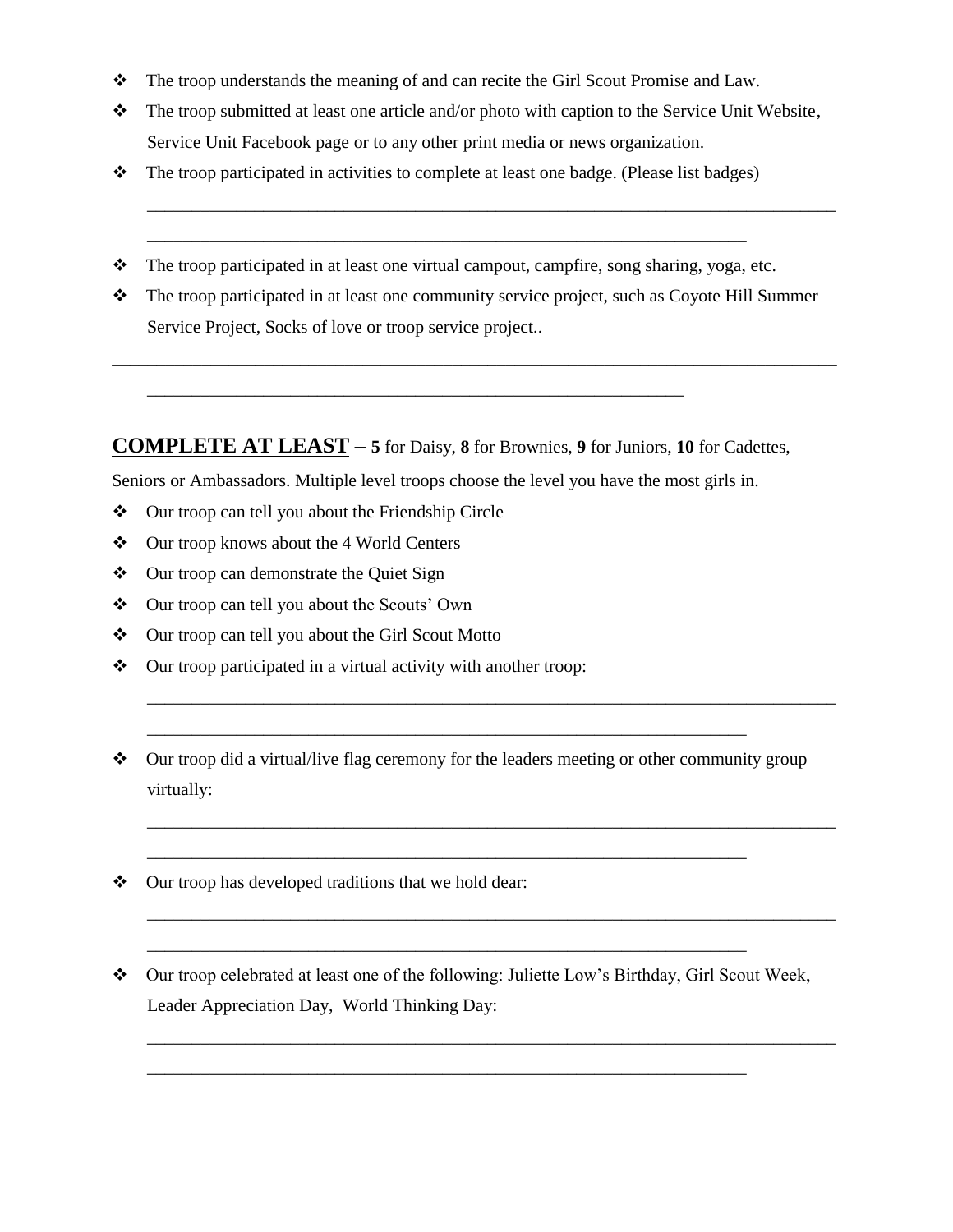Our troop tried something new: (virtual yoga, virtual tea, book club, anything they haven't done before.)

\_\_\_\_\_\_\_\_\_\_\_\_\_\_\_\_\_\_\_\_\_\_\_\_\_\_\_\_\_\_\_\_\_\_\_\_\_\_\_\_\_\_\_\_\_\_\_\_\_\_\_\_\_\_\_\_\_\_\_\_\_\_\_\_\_\_\_\_\_\_\_\_\_

\_\_\_\_\_\_\_\_\_\_\_\_\_\_\_\_\_\_\_\_\_\_\_\_\_\_\_\_\_\_\_\_\_\_\_\_\_\_\_\_\_\_\_\_\_\_\_\_\_\_\_\_\_\_\_\_\_\_\_\_\_\_\_\_\_\_\_\_\_\_\_\_\_\_\_\_\_\_\_\_\_

\_\_\_\_\_\_\_\_\_\_\_\_\_\_\_\_\_\_\_\_\_\_\_\_\_\_\_\_\_\_\_\_\_\_\_\_\_\_\_\_\_\_\_\_\_\_\_\_\_\_\_\_\_\_\_\_\_\_\_\_\_\_\_\_\_\_\_\_\_\_\_\_\_\_\_\_\_\_\_\_\_

\_\_\_\_\_\_\_\_\_\_\_\_\_\_\_\_\_\_\_\_\_\_\_\_\_\_\_\_\_\_\_\_\_\_\_\_\_\_\_\_\_\_\_\_\_\_\_\_\_\_\_\_\_\_\_\_\_\_\_\_\_\_\_\_\_\_\_\_\_\_\_\_\_\_\_\_\_\_\_\_\_

\_\_\_\_\_\_\_\_\_\_\_\_\_\_\_\_\_\_\_\_\_\_\_\_\_\_\_\_\_\_\_\_\_\_\_\_\_\_\_\_\_\_\_\_\_\_\_\_\_\_\_\_\_\_\_\_\_\_\_\_\_\_\_\_\_\_\_\_\_\_\_\_\_\_\_\_\_\_\_\_\_

\_\_\_\_\_\_\_\_\_\_\_\_\_\_\_\_\_\_\_\_\_\_\_\_\_\_\_\_\_\_\_\_\_\_\_\_\_\_\_\_\_\_\_\_\_\_\_\_\_\_\_\_\_\_\_\_\_\_\_\_\_\_\_\_\_\_\_\_\_\_\_\_\_\_\_\_\_\_\_\_\_

\_\_\_\_\_\_\_\_\_\_\_\_\_\_\_\_\_\_\_\_\_\_\_\_\_\_\_\_\_\_\_\_\_\_\_\_\_\_\_\_\_\_\_\_\_\_\_\_\_\_\_\_\_\_\_\_\_\_\_\_\_\_\_\_\_\_\_\_\_\_\_\_\_\_\_\_\_\_\_\_\_

 $\bullet$  Our troop uses an established form of troop government: (Girls vote to make decisions; girls make and follow a list of rules for troop meeting. etc.)

\_\_\_\_\_\_\_\_\_\_\_\_\_\_\_\_\_\_\_\_\_\_\_\_\_\_\_\_\_\_\_\_\_\_\_\_\_\_\_\_\_\_\_\_\_\_\_\_\_\_\_\_\_\_\_\_\_\_\_\_\_\_\_

\_\_\_\_\_\_\_\_\_\_\_\_\_\_\_\_\_\_\_\_\_\_\_\_\_\_\_\_\_\_\_\_\_\_\_\_\_\_\_\_\_\_\_\_\_\_\_\_\_\_\_\_\_\_\_\_\_\_\_\_\_\_\_

\_\_\_\_\_\_\_\_\_\_\_\_\_\_\_\_\_\_\_\_\_\_\_\_\_\_\_\_\_\_\_\_\_\_\_\_\_\_\_\_\_\_\_\_\_\_\_\_\_\_\_\_\_\_\_\_\_\_\_\_\_\_\_

\_\_\_\_\_\_\_\_\_\_\_\_\_\_\_\_\_\_\_\_\_\_\_\_\_\_\_\_\_\_\_\_\_\_\_\_\_\_\_\_\_\_\_\_\_\_\_\_\_\_\_\_\_\_\_\_\_\_\_\_\_\_\_

\_\_\_\_\_\_\_\_\_\_\_\_\_\_\_\_\_\_\_\_\_\_\_\_\_\_\_\_\_\_\_\_\_\_\_\_\_\_\_\_\_\_\_\_\_\_\_\_\_\_\_\_\_\_\_\_\_\_\_\_\_\_\_

\_\_\_\_\_\_\_\_\_\_\_\_\_\_\_\_\_\_\_\_\_\_\_\_\_\_\_\_\_\_\_\_\_\_\_\_\_\_\_\_\_\_\_\_\_\_\_\_\_\_\_\_\_\_\_\_\_\_\_\_\_\_\_

\_\_\_\_\_\_\_\_\_\_\_\_\_\_\_\_\_\_\_\_\_\_\_\_\_\_\_\_\_\_\_\_\_\_\_\_\_\_\_\_\_\_\_\_\_\_\_\_\_\_\_\_\_\_\_\_\_\_\_\_\_\_\_

\_\_\_\_\_\_\_\_\_\_\_\_\_\_\_\_\_\_\_\_\_\_\_\_\_\_\_\_\_\_\_\_\_\_\_\_\_\_\_\_\_\_\_\_\_\_\_\_\_\_\_\_\_\_\_\_\_\_\_\_\_\_\_

\_\_\_\_\_\_\_\_\_\_\_\_\_\_\_\_\_\_\_\_\_\_\_\_\_\_\_\_\_\_\_\_\_\_\_\_\_\_\_\_\_\_\_\_\_\_\_\_\_\_\_\_\_\_\_\_\_\_\_\_\_\_\_

Our troop did an activity with our families:

Our troop planned and participated in an awards ceremony:

 $\triangleleft$  Our troop participated in a virtual international activity or event:

Our troop did an ecology minded project or activity. (Go Green, Earth Day Challenge etc.)

 $\triangleleft$  Our troop uses girl planning:

 $\triangle$  Our troop uses a budget when planning activities:

Our troop had a guest speaker: (Can be a parent from the troop if they happened to be an expert on the subject girls were learning about.)

\_\_\_\_\_\_\_\_\_\_\_\_\_\_\_\_\_\_\_\_\_\_\_\_\_\_\_\_\_\_\_\_\_\_\_\_\_\_\_\_\_\_\_\_\_\_\_\_\_\_\_\_\_\_\_\_\_\_\_\_\_\_\_\_\_\_\_\_\_\_\_\_\_\_\_\_\_\_\_\_\_

\_\_\_\_\_\_\_\_\_\_\_\_\_\_\_\_\_\_\_\_\_\_\_\_\_\_\_\_\_\_\_\_\_\_\_\_\_\_\_\_\_\_\_\_\_\_\_\_\_\_\_\_\_\_\_\_\_\_\_\_\_\_\_\_\_\_\_\_\_\_\_\_\_\_\_\_\_\_\_\_\_

Our troop participated in a Service Unit or neighborhood activity: (End of Summer Swim Party, Art In the City Scavenger hunt , Archeree, any of our monthly challenges, Mom and Me, World Thinking Day, Day in The Dirt, etc.)

\_\_\_\_\_\_\_\_\_\_\_\_\_\_\_\_\_\_\_\_\_\_\_\_\_\_\_\_\_\_\_\_\_\_\_\_\_\_\_\_\_\_\_\_\_\_\_\_\_\_\_\_\_\_\_\_\_\_\_\_\_\_\_\_\_\_\_\_\_\_\_\_\_\_\_\_\_\_\_\_\_